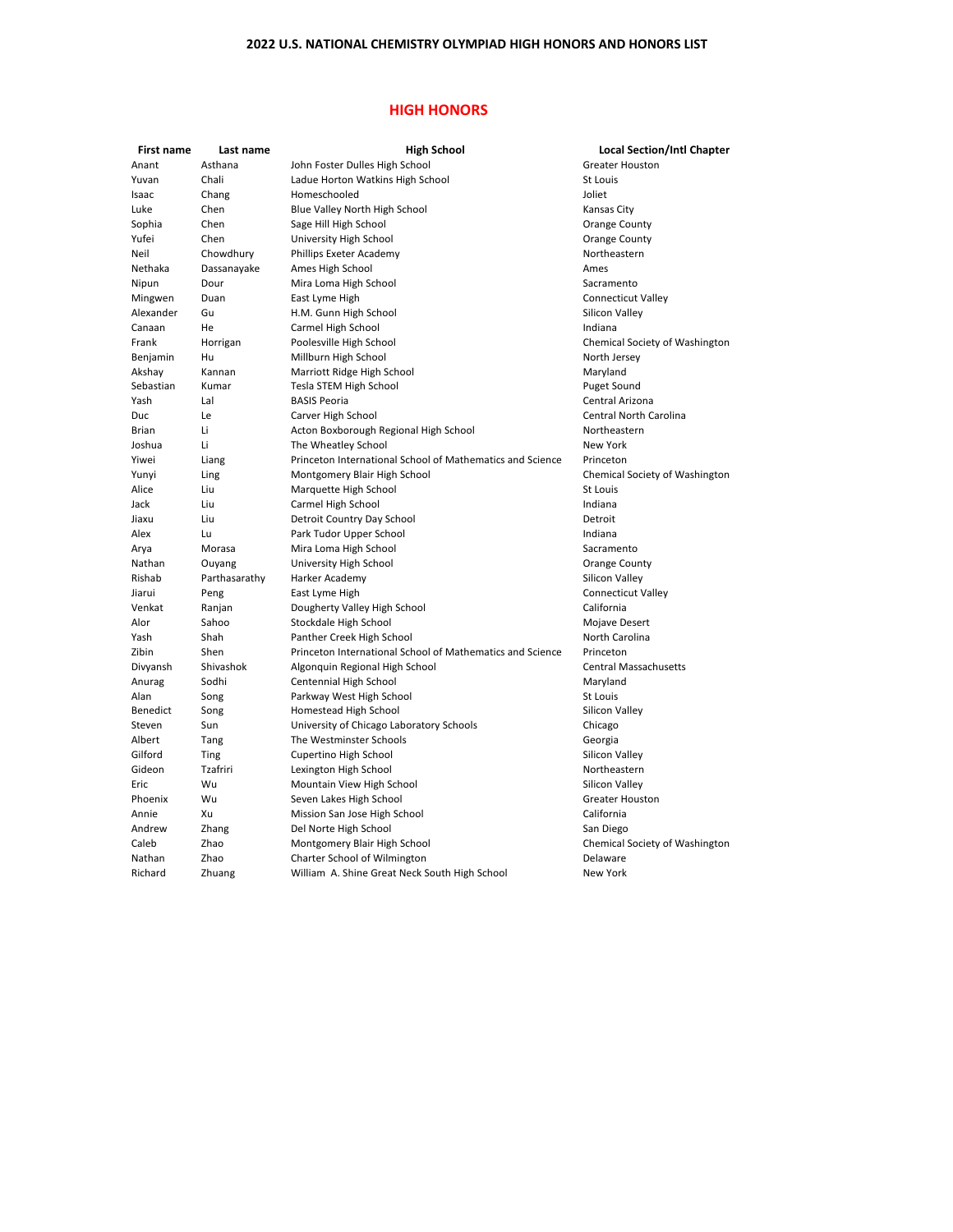## **HONORS**

| <b>First name</b>  | Last name     | <b>High School</b>                                      | <b>ACS Local Section/Int. Chapter</b> |
|--------------------|---------------|---------------------------------------------------------|---------------------------------------|
| Sahand             | Adibnia       | Dublin High School                                      | California                            |
| Alexander          | <b>Adkins</b> | St. John's School                                       | <b>Greater Houston</b>                |
| Andre              | Adonnino      | Shenendehowa High School                                | Eastern New York                      |
| Andrew             | Ahn           | Menlo Atherton High School                              | Silicon Valley                        |
| Aadarsh            | Balaji        | Garnet Valley High School                               | Philadelphia                          |
| Milind             | Bangalore     | Morristown High School                                  | North Jersey                          |
| David              |               | Aurora High School                                      | Akron                                 |
|                    | Bian          |                                                         |                                       |
| Andrew             | Cai           | Coppell High School                                     | Dallas Fort Worth                     |
| Isabella           | Cai           | Thomas Jefferson High School for Science and Technology | Chemical Society of Washington        |
| Michael            | Chan          | <b>Stuyvesant High School</b>                           | <b>New York</b>                       |
| Julian             | Cheung        | Interlake High School                                   | Puget Sound                           |
| Joseph             | Chun          | Seoul International School                              | South Korea                           |
| Zachary            | Conzaman      | Wilson High School                                      | Lehigh Valley                         |
| Kurt               | Cronenwett    | Shawnee Mission East High School                        | Kansas City                           |
| <b>Nicholas</b>    | Dang          | Buchholz High School                                    | Florida                               |
| Daniel             | Deng          | Westview High School                                    | San Diego                             |
| Nicholas           | D'Sa          | Mater Dei High School                                   | Orange County                         |
| Konnie             | Duan          | Harvard-Westlake High School                            | Southern California                   |
| Owen               | Fei           | Interlake High School                                   | <b>Puget Sound</b>                    |
|                    |               |                                                         | Detroit                               |
| Austin             | Feng          | Cranbrook Kingswood School                              |                                       |
| Henry              | Feng          | Williamsville North High School                         | Western New York                      |
| Anita              | Gaenko        | Huron High School                                       | <b>Huron Valley</b>                   |
| Sean               | Gao           | Davis High School                                       | Sacramento                            |
| Chris              | Ge            | Mission San Jose High School                            | California                            |
| Gustav             | Gebbie        | Vestal Senior High School                               | Binghamton                            |
| Akshay             | Guttikondra   | North Central High School                               | Indiana                               |
| Neal               | Haldar        | West Windsor-Plainsboro High School North               | North Jersey                          |
| Rohit              | Hari          | Enloe High School                                       | North Carolina                        |
| Marcus             | Ho            | Catlin Gabel School                                     | Portland                              |
| Alexander          | Huang         | West Windsor Plainsboro High School South               | Princeton                             |
| Nishaant           | Jacobus       | Amherst Central High School                             | Western New York                      |
| David              | Jang          | Harker Academy                                          | Silicon Valley                        |
|                    | Jiao          | Lynbrook High School                                    | Silicon Valley                        |
| Angela<br>Clifford | Jin           |                                                         |                                       |
|                    |               | Sage Hill High School                                   | Orange County                         |
| Daniel             | Kaganovich    | Basis Independent Silicon Valley                        | Silicon Valley                        |
| Anurag             | Kapila        | Redmond High School                                     | <b>Puget Sound</b>                    |
| Kentaro            | Kawata        | Ryle High School                                        | Cincinnati                            |
| Christopher        | Kim           | Hunter College High School                              | <b>New York</b>                       |
| Nikita             | Kiselov       | Downingtown East High School                            | Philadelphia                          |
| Sai                | Konkimalla    | University High School                                  | Southern Arizona                      |
| Pranav             | Kosuri        | Green Hope High School                                  | North Carolina                        |
| Arnesh             | Kundu         | Homeschooled                                            | Sierra Nevada                         |
| Ericka             | Lai           | Manhasset High School                                   | <b>New York</b>                       |
| Alan               | Lee           | H.M. Gunn High School                                   | Silicon Valley                        |
| David              | Lee           | Lynbrook High School                                    | Silicon Valley                        |
| Frank              | Lee           | Northview High School                                   | Toledo                                |
| Sunwoo             | Lee           | Thomas Jefferson High School for Science and Technology | Chemical Society of Washington        |
| Shiv               | Lele          | Millard North High School                               | Omaha                                 |
| Nathan             | Leung         | Huron High School                                       | <b>Huron Valley</b>                   |
| Jocelyn            | Li            | Wellesley High School                                   | Northeastern                          |
| Kaitlyn            | Li            | Winston Churchill High School                           | Chemical Society of Washington        |
| Karen              | Li            | Vandegrift High School                                  | <b>Central Texas</b>                  |
| Richard            | Li            | Weston High School                                      | Northeastern                          |
| Zishi              | Li            | Palos Verdes Peninsula High School                      | Southern California                   |
|                    |               |                                                         |                                       |
| Eric               | Liang         | Stephen F. Austin High School                           | <b>Greater Houston</b>                |
| Anna               | Liu           | Rancho Bernardo High School                             | San Diego                             |
| Jessica            | Liu           | <b>Stuyvesant High School</b>                           | <b>New York</b>                       |
| <b>Nicolas</b>     | Liu           | Naperville North High School                            | Chicago                               |
| Sean               | Liu           | Montgomery High School                                  | North Jersey                          |
| Elvin              | Lo            | Horace Greeley High School                              | New York                              |
| Daniel             | Lu            | Westview High School                                    | San Diego                             |
| Lawrence           | Ma            | Ridge High School                                       | North Jersey                          |
| Leo                | Mei           | Madison Central High School                             | Mississippi                           |
| Johnny             | Meng          | North Penn High School                                  | Philadelphia                          |
| William            | Meng          | Novi High School                                        | Detroit                               |
| Jesse              | Mindel        | <b>Creative Scholars Academy</b>                        | Carolina Piedmont                     |
| Viraj              | Negandhi      | John Foster Dulles High School                          | Greater Houston                       |
|                    |               |                                                         |                                       |